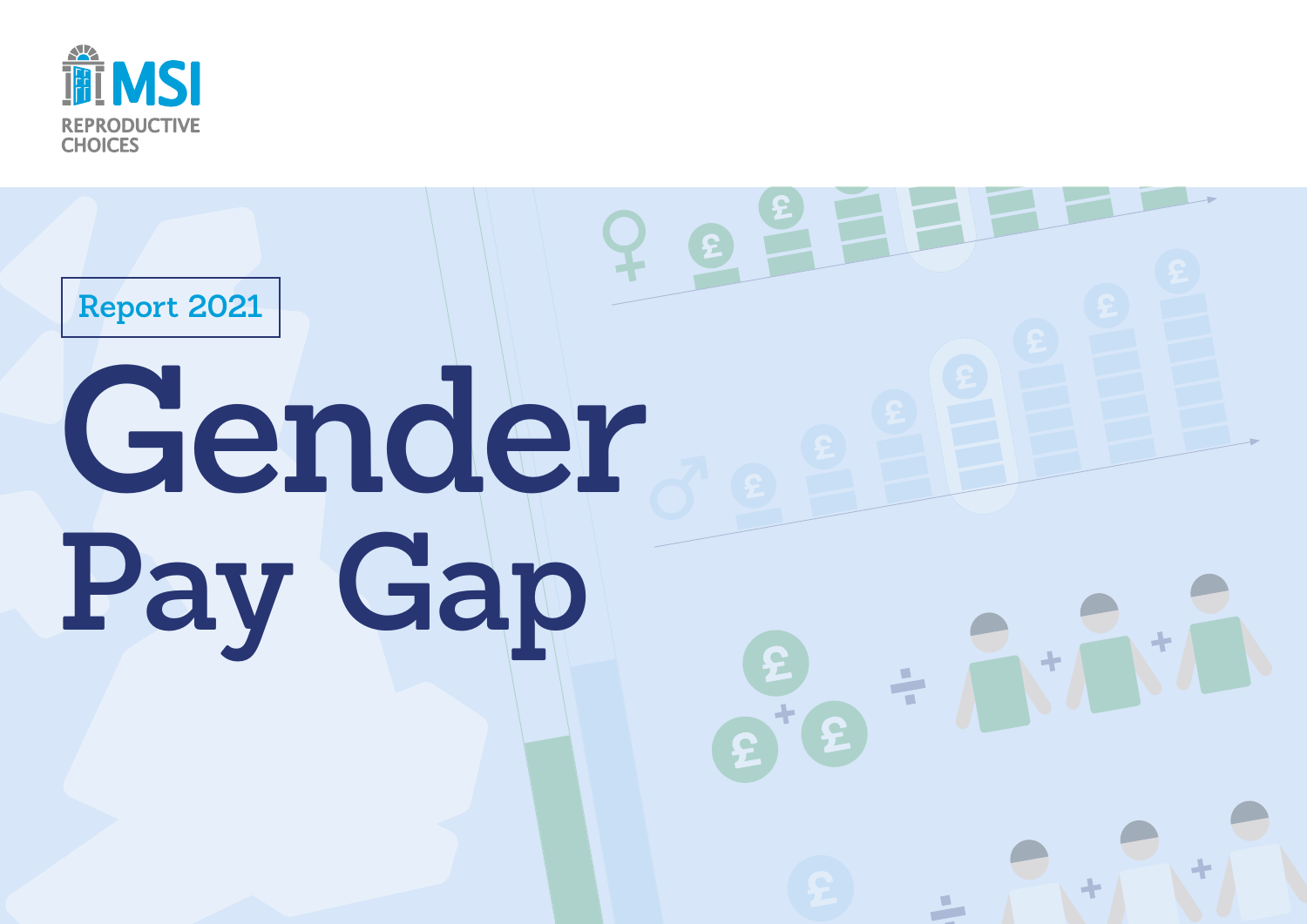# Gender Pay Gap Report 2021

**MSI Reproductive Choices is one of the world's leading providers of sexual and reproductive healthcare, supporting women and girls around the world with contraception, safe abortion and life-saving post-abortion care, so they can determine their futures, on their terms.**



Our teams are rooted in the communities they serve, from major cities to rural, hard-toreach villages, reaching over **75,000 people** every day.

At MSI, we believe that our diversity is our strength and we are committed to fostering a fair and inclusive culture. Gender equality is foundational to our mission, and we are focused on ensuring that there are no barriers or biases in place at MSI that deny equality of opportunity to women or any other group in society.

In line with UK requirements, this report analyses the gender pay gap for UK-based MSI employees, including those working for our UK operation, which provides NHS-funded abortion services through our network of clinics, and those in our London Support Office who support the work of our programmes in 37 countries.

## **Explaining gender pay gap reporting**

### **What is the gender pay gap?**

According to the Office for National Statistics (ONS), the gender pay gap is calculated as the difference between average hourly earnings (excluding overtime) of men and women, as a proportion of men's average hourly earnings (excluding overtime).

It is a measure across all jobs in the UK, not of the difference in pay between men and women for doing the same job.



Gender pay gap reporting can highlight issues with the structural representation of women in organisations and can encourage employers to create positive action plans to address this.

### **How is the gender pay gap different to equal pay?**

The gender pay gap measures the difference between men and women's average pay. Equal pay, on the other hand, is the legal obligation under the Equality Act 2010 requiring employers to give men and women equal pay if they are employed to do 'like work'.

Failing to pay a woman the same pay as a man for doing the same job is likely to be unlawful, whereas having a gender pay gap is not.

An employer providing entirely equal pay between men and women in the same job may still have a large pay gap because, for example, women are in predominantly lower grades or in less well-paying parts of the business.

### **Calculating the gender pay gap**

When talking about the gender pay gap people usually refer to the median figure rather than the mean. The median is the number that falls in the middle of a range when everyone's salaries are arranged from lowest to highest. This is generally accepted as the more representative measure. However, in this report, in line with reporting requirements, we also report our mean pay gap.



### **How we calculate the mean difference**

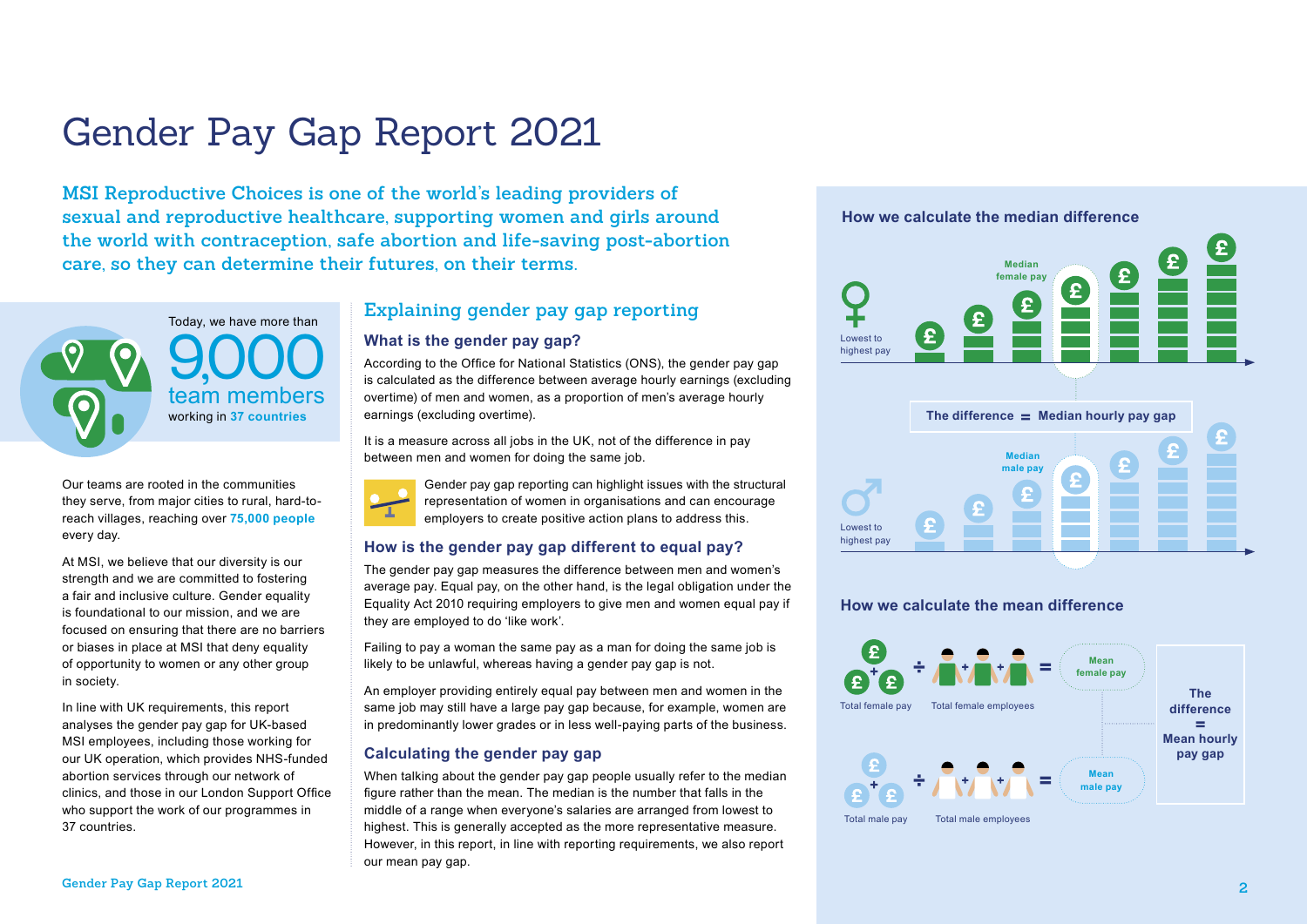# Our Gender Pay Gap in 2021

**Our overall gender pay gap was calculated based on 679 employees working for MSI Reproductive Choices in the UK on 5th April 2021.** 

This included 481 people working for MSI's UK operation, which focuses on providing NHSfunded abortion services through our network of clinics, and 198 people in the London Support Office supporting the work of our programmes in 37 countries.

These two workforces are reported together under a single legal entity and the combined median gender pay gap for these two groups is 30.3%, while the combined mean pay gap is 35.1%.

They are, however, two separate workforces with distinct structures and so we have provided an analysis of the gender pay gaps in both. We welcome the opportunity to report on our Gender Pay Gap as doing so supports our goal to build and maintain an equitable and inclusive culture at MSI.

Since we began reporting our gender pay gap in 2017, the combined median figures, as well as those for our London Support Office and MSI UK workforces have reduced, in part thanks to the activity outlined on page 5 and 6 of this report.

While our median pay gap for our London Support Office now sits at -0.6%, the gap within MSI UK remains higher at 26%.

This is predominantly due to structural issues, which require longer-term change within institutions across the UK healthcare sector.

We are committed to being part of that change, and will continue to work with partners, professional bodies and government departments to address this challenge over the years ahead.

**Our workforce is predominantly (85%) female, and we have more women than men at every pay quartile and level.**



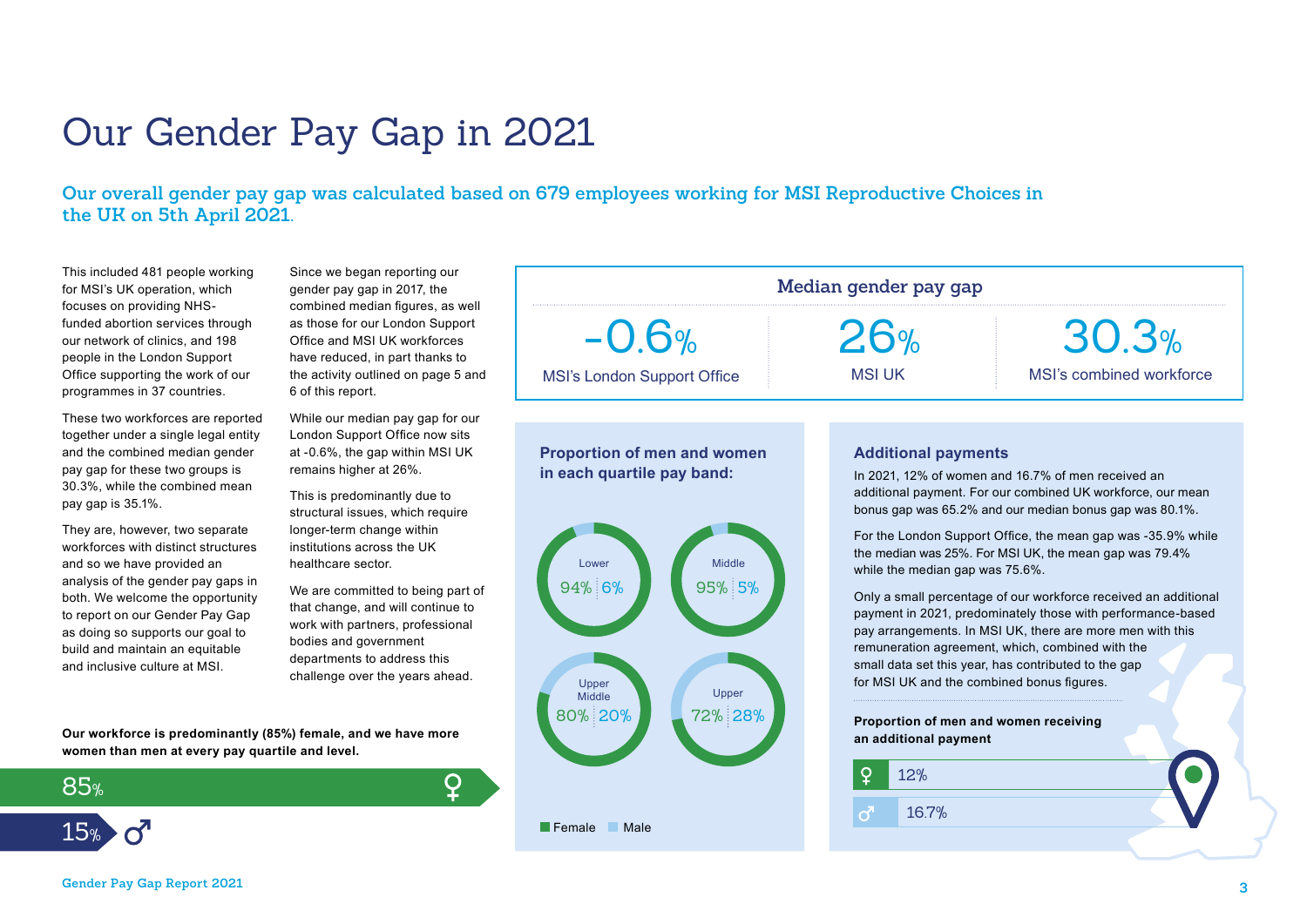# Our Gender Pay Gap in 2021

# **MSI's London Support Office: supporting our global programmes**

**MSI's London Support Office provides strategic and technical support to our programmes around the world. The workforce was made up of 69% female team members and there was a majority of women at every pay quartile and in senior leadership positions.**

In 2021, our median pay gap for the London Support Office was -0.6% and the mean pay gap was 11.5%. In the period since we began reporting our gender pay gap, the median gap has reduced from 12.2% to -0.6% which we believe is partly attributable to the focused activity we have undertaken outlined on page 5 and 6 of this report.

**Median Gender Pay Gap:**  $-\bigcirc$  6%

**Proportion of men and women in each quartile pay band:**



## **MSI's Leadership**

**MSI's Global Executive Team**

50% 50% 13%

**Male Female Female**

87%

**MSI's Global Board**

**Male**

# **MSI UK: our UK healthcare operation**

**Our UK clinics division provides NHS-funded abortion and contraception services through a network of centres in England. It operates under a separate structure to the London Support Office, with the UK Managing Director reporting to our Global CEO.**

In 2021, the majority (92%) of our workforce in the UK was female and there were more women than men in each pay quartile.\*

The median gender pay gap in the UK Division for 2021 was 26% and the mean gender pay gap was 41.2%. While more than half (69.5%) of our employees in higher paid medical roles were women, there was a significantly greater proportion of women in lower paid clinical and non-clinical client-facing roles, including nurses, healthcare assistants and call centre operatives (94%).

We are proud that the number of women in medical roles exceeds national trends, and we believe that this is in part due to our ability to offer flexible working, specifically within our early medical abortion team.

However, we know that there is a structural underrepresentation of women in senior clinical roles throughout abortion care and we will continue to take steps to train and support women to work in senior roles in this specialism.



\*The introduction of practicing privileges agreements for all sessional doctors in 2021 has necessitated a change in the parameters of our reporting. Our sessional doctors employed on practicing privileges contracts are not employees of MSI UK, and are therefore not included in the 2021 data. This is because sessions are invoiced and not paid through the payroll. Sessional doctors who fall within the IR35 guidelines have been included as they are paid through the payroll and are considered MSI employees for tax purposes.

**4 Gender Pay Gap Report 2021**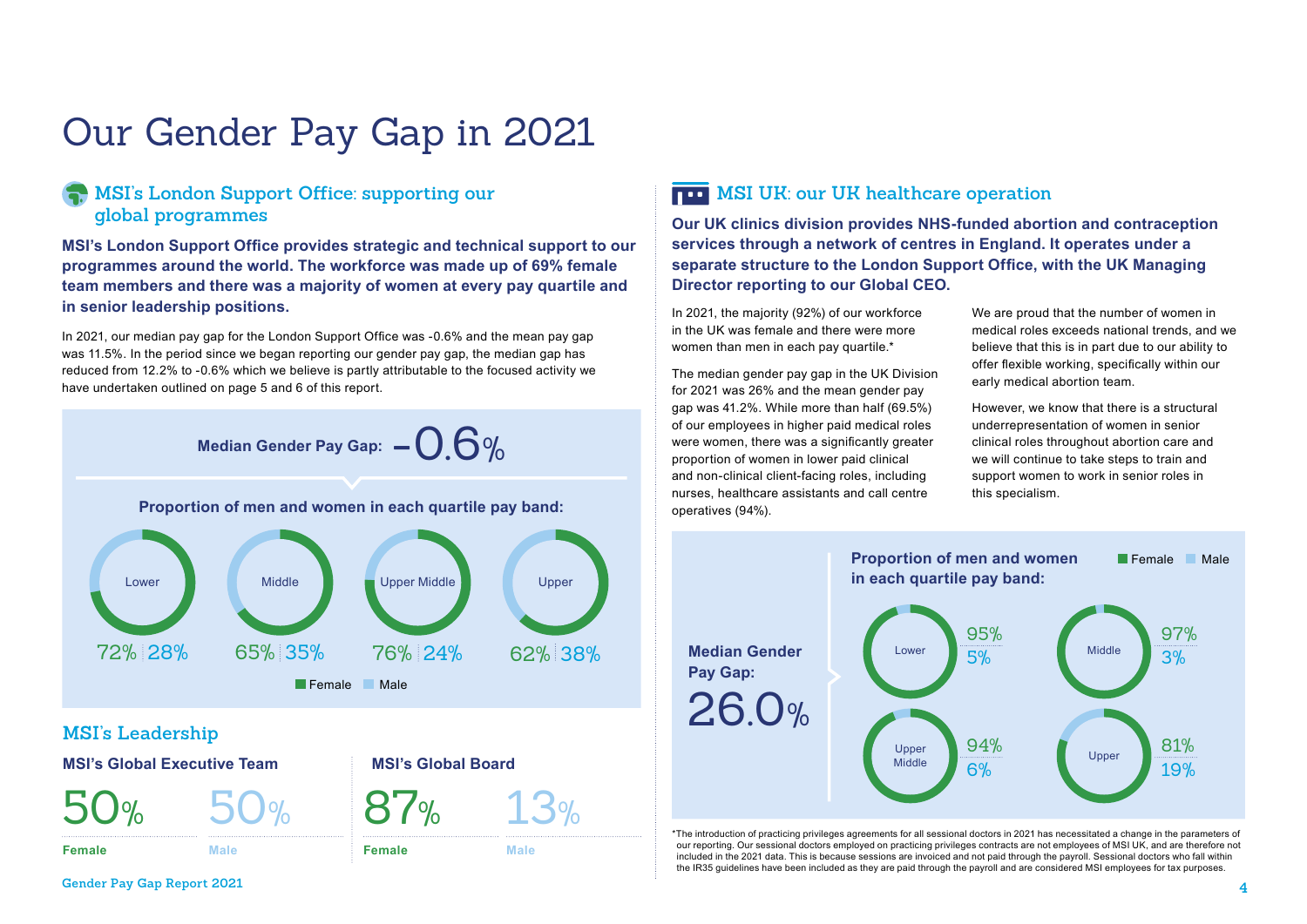# Our focus on gender equity

**To achieve our strategic goal of making diversity and inclusion, including gender equity, central to our organisational culture, we have a number of projects and initiatives aimed at improving our ability to attract, develop, engage and retain women.**

We've set out our commitment to gender equity in our global strategy, MSI 2030, which also reiterates the importance of pay parity and female representation at senior leadership level.

We've engaged specialist external consultancies to support our work on gender equity in our programming, as well as MSI's organisational Diversity, Equality and Inclusion (DEI) strategy and vision.

We've established a Diversity, Equality and Inclusion Panel, made up of team members from across our organisation, to focus on evolving MSI's approach to DEI by driving meaningful change in culture and working 'norms'.

Our Women's Equality Network  $\overline{Q}$ continues to address and integrate gender equality as a cross-cutting theme in client-centred care, equity and rights, to contribute to and strengthen MSI's impact and achieve our 2030 strategy goals.

## **Recruitment Leadership development Policy and practice review**

We're continuing to focus on developing our female talent and providing opportunities for women to expand their leadership skills through our Women in Leadership Programme, which has supported over 160 women across 10 countries since it was launched in 2020.

We provide coaching support for EE women across MSI via qualified in-house coaches.

> We provide mentoring opportunities for women across MSI through internal schemes and external programmes.

We have set up working groups **STEM** designed to address the underrepresentation of women in Science, Technology, Engineering and Mathematics (STEM), and particularly in STEM leadership roles, which continue to research how MSI can improve gender diversity and career progression opportunities for women

in this area.

 $\mathbf{z}_i$ 

We've introduced new global principles around pay parity and internal promotion, which set out minimum standards and expectations around pay and progression equity across the organisation.



We've introduced an Agile Working Policy which focuses on providing flexibility for those who need it and

continue to review ways of introducing a more flexible approach to job design.

We've reviewed our family-friendly policies at the London Support Office **AF** to challenge gender stereotypes and provide greater support to working parents.



In 2022, we're reviewing our pay philosophy, job evaluation methodology and salary structure

at the London support office, with the aim of improving equity, consistency and transparency in compensation and benefits management.

# **MSI's 2030 strategy commitment:**

We commit ourselves to diversity, inclusion and gender equity, acknowledging the benefits that this brings for a truly global organisation. We will ensure all staff are representative of, and sensitive to all the communities we serve, and we will place a particular emphasis on female leadership development."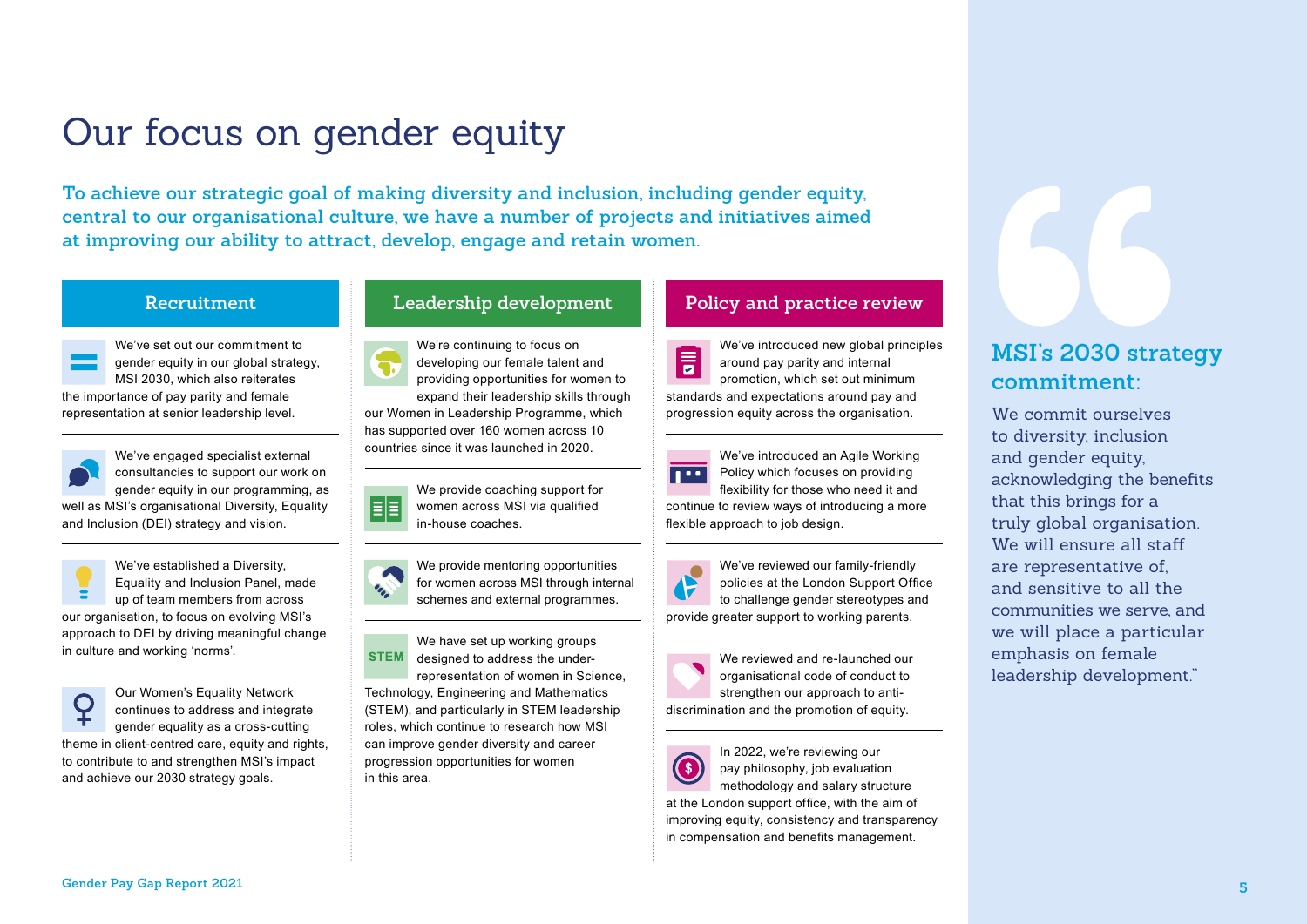## **Strategy and planning and strategy and planning and planning strategy and planning strategy and planning strategy**  $\frac{1}{2}$

**CONTRACT** 

We've issued clear guidance for all MSI hiring managers providing practical tips on how to take an equitable and inclusive approach to recruitment.



We signed up to the UK 'Show the Salary' campaign for our London Support Office, reiterating our commitment to salary transparency in job advertisements.

We continue to review our recruitment practices through the lens of inclusivity for all, regardless of gender or any other protected characteristic.

Our Executive Team, Senior Leaders, Country Leaders and HR Leads attended comprehensive DEI workshops in January 2022.

We held a number of roundtable sessions to discuss DEI at MSI in February 2022, involving over 80 team members across 18 countries and looking at themes such as diversity of thought, inclusive working culture, linking DEI to business strategy and how global goals translate to local actions.

We ran a global engagement survey to gather feedback and  $\equiv$ identify any patterns/trends in experiences by demographic, including gender. We continue to work with our teams to analyse the results and form action plans.

We're also committed to ensuring that our workforce is representative of the clients we serve, and have set out goals around national and regional representation in our country leadership. We've already made great progress against this goal, and 83% of our country directors are nationals of the programme they manage, or of a country within the same region. Our strategic goal is to increase this to 100% by 2030.

We've introduced two new organisational values: 'Inclusive' and 'Resilient' and will be working to embed these into our organisational culture through 2022.

We welcome the opportunity to report on our Gender Pay Gap as doing so supports our goal to build and maintain an equitable and inclusive culture at MSI.

This document sets out our gender pay gap for all MSI employees based in the UK, as combined data and split between the two distinct workforces operating in the UK.

I can confirm that the information contained in the report is accurate.

Skttalla

**Sue Holland**, Global Director of People and Culture March 2022